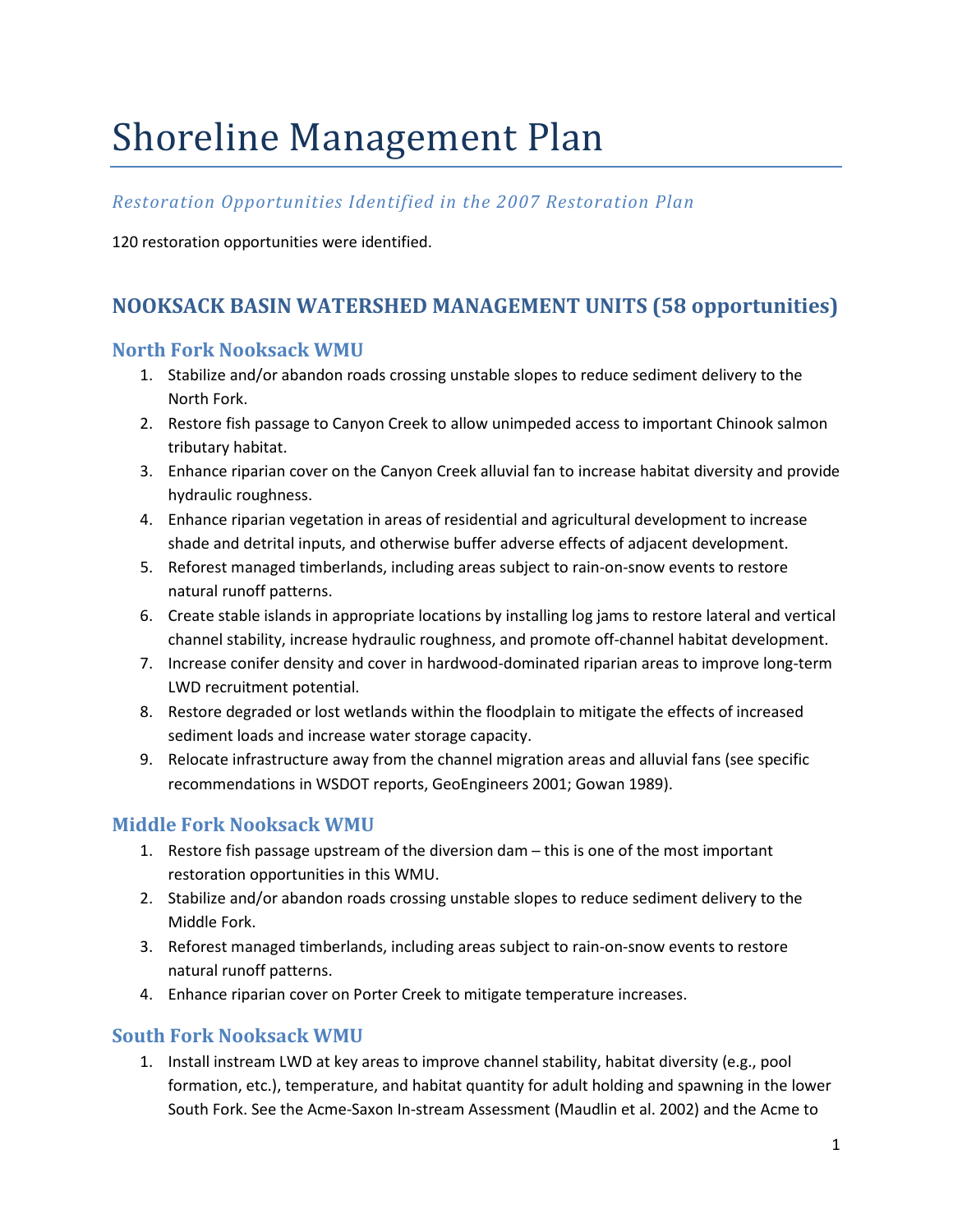Confluence Assessment (Nooksack Natural Resources, in prep.), which identifies specific areas for in-stream wood placement.

- 2. Remove or set back infrastructure that is constraining channel migration in the lower South Fork. Examples include pipeline crossings (natural gas pipeline and City of Bellingham water pipeline), a railroad, State Route 9, Mosquito Lake Road, and Saxon Road.
- 3. Enhance riparian areas along stream corridors (mainstem and tributaries) dominated by deciduous trees through planting conifers to improve LWD wood delivery to the channel and mitigate temperature impacts.
- 4. Restore former and/or degraded wetlands on the floodplain (e.g., Rothenbuhler Slough, Foxglove wetland complex near Acme, and the Landingstrip Creek area) and in the vicinity of Black Slough. Also, restore drainage ditches on the floodplain to enhance wetland functioning.
- 5. Manage forest roads to mitigate sediment generated from road failures.
- 6. Acquire lands in the upper South Fork floodplain from timber interests.
- 7. Restore side channels and other off-channel habitat and enhance riparian areas on Hutchinson Creek to aid in long-term sediment storage (through LWD recruitment and pool creation).

## **Upper Mainstem Nooksack River WMU**

- 1. Protect deltaic character of the Anderson Creek mouth to maintain complex instream and riparian habitats.
- 2. Restore wetlands upstream of the Anderson Creek mouth in Reaches 3, 4, and 5, to provide areas for sediment storage and nutrient cycling.
- 3. Repair armored banks and depauperate riparian zones along the mainstem, especially in the low gradient, unconfined reaches.
- 4. Introduce key pieces of LWD to stabilize what are generally loose aggregates of LWD deposits within the mainstem to jumpstart stabilization/restoration of stream morphology by creating permanent islands, increasing instream sediment storage capacity, and providing habitat complexity.
- 5. Enhance riparian cover in areas of bank instability such as SMP inventory Reach 19 upstream of the Mount Baker Highway crossing and Reach 20 upstream of Deming.
- 6. Reconnect Smith Creek to the Nooksack floodplain and protect existing riparian forest of the Nooksack floodplain near the confluence of Smith Creek.
- 7. Protect groundwater discharge areas on the right bank upstream of Everson to ensure cool water supply to the mainstem.

## **Lower Mainstem Nooksack River WMU**

- 1. Enhance riparian cover in areas of high bank instability such as SMP inventory Reach 15 downstream of Everson.
- 2. Integrate floodplain management with habitat recovery, especially in the Schneider Creek area.
- 3. Implement Best Management Practices on urban and agricultural lands to prevent water quality and habitat degradation.
- 4. Restore tributary slough habitat by reconnecting channels to provide flood refuge for fry and overwintering juveniles in the lower mainstem.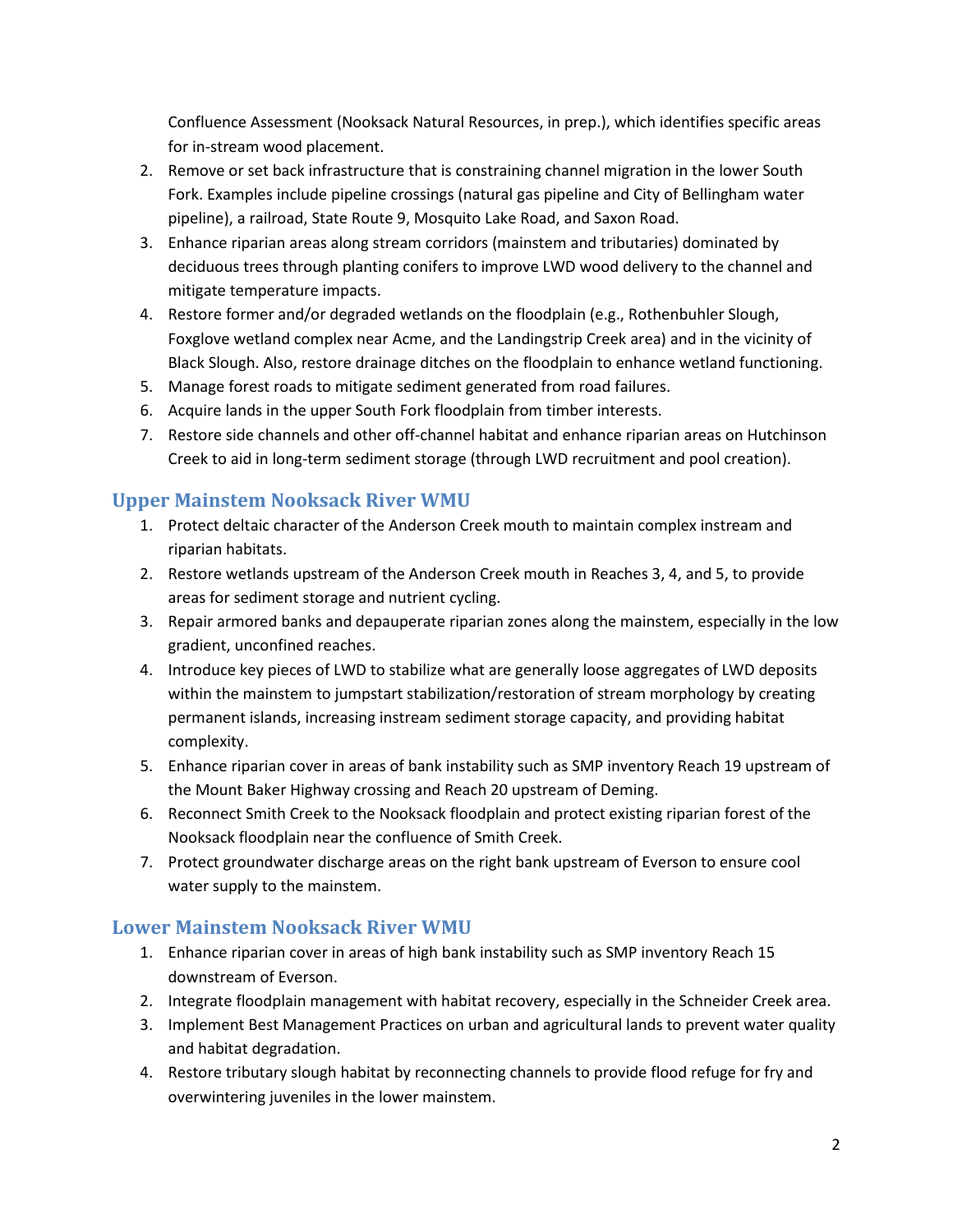- 5. Restore riparian forest cover on the mainstem and tributaries through CREP, voluntary stewardship, or other community-based programs.
- 6. Establish and manage for instream flows through the WRIA 1 Watershed Management Project.

## **Lynden North WMU**

- 1. Improving fish passage at specific locations identified by Whatcom County, including the West Branch of Bertrand Creek and McClellan Creek, the tide gate on Duffner Ditch, on Fishtrap Creek in the City of Lynden, and other fish passage limiting culverts throughout the watershed. Modify existing conditions on the West Branch and McClellan Creek to enable passage over the full range of streamflows.
- 2. Reconnecting floodplain wetlands in lower Bertrand Creek (SMP inventory reaches 1-4) to the creek and planting with native trees and shrubs to enhance habitat value for terrestrial and aquatic wildlife.
- 3. Restoring drained/ditched wetlands on peat deposits to provide additional water storage capacity.
- 4. Implementing Best Management Practices on urban and agricultural lands to prevent nutrients, pathogens, and sediments from reaching streams and degrading water quality and habitat.
- 5. Programmatically evaluating the costs and benefits of upgrading culverts (to improve fish passage) on agricultural lands on a watershed-wide basis.
- 6. Re-establishing riparian buffers along the natural and artificial watercourses to provide habitat for salmon and other fish and wildlife, improve water quality, control erosion, provide shade, and filter/retain sediment, and nutrients.
- 7. Directing development away from important infiltration areas (permeable deposits) and implement Best Management Practices (including stormwater retrofitting) to prevent future impacts to infiltration/recharge and groundwater discharge processes.
- 8. Restoring riparian cover along Fishtrap Creek in conjunction with floodplain restoration in Reach 1. Restore riparian areas upstream to improve water quality function in areas correlated with increased loading, such as Reaches 7 and 8 and at tributary junctions. Restore channelized sections to a more natural morphology in Reaches 1 and 6.
- 9. Improving canopy cover by planting conifers and fast-growing deciduous species along stream banks, especially in the lower reaches (Reach 1 through 4) of Bertrand Creek.

## **Tenmile Creek WMU**

- 1. Implement measures to control reed canary grass infestations in Tenmile Creek including Barrett Lake.
- 2. Implement measures to eradicate spotted knapweed (Reach 2) and tansy ragwort (Reaches 2 and 6) along Tenmile Creek.
- 3. Restore former riparian wetlands along Fourmile Creek, including wetlands on organic deposits.
- 4. Protect existing forest cover along the lakeshore of Fazon Lake. The existing buffer width ranges from approximately 150 feet on the south end to more than 1,000 feet on the northwest shoreline.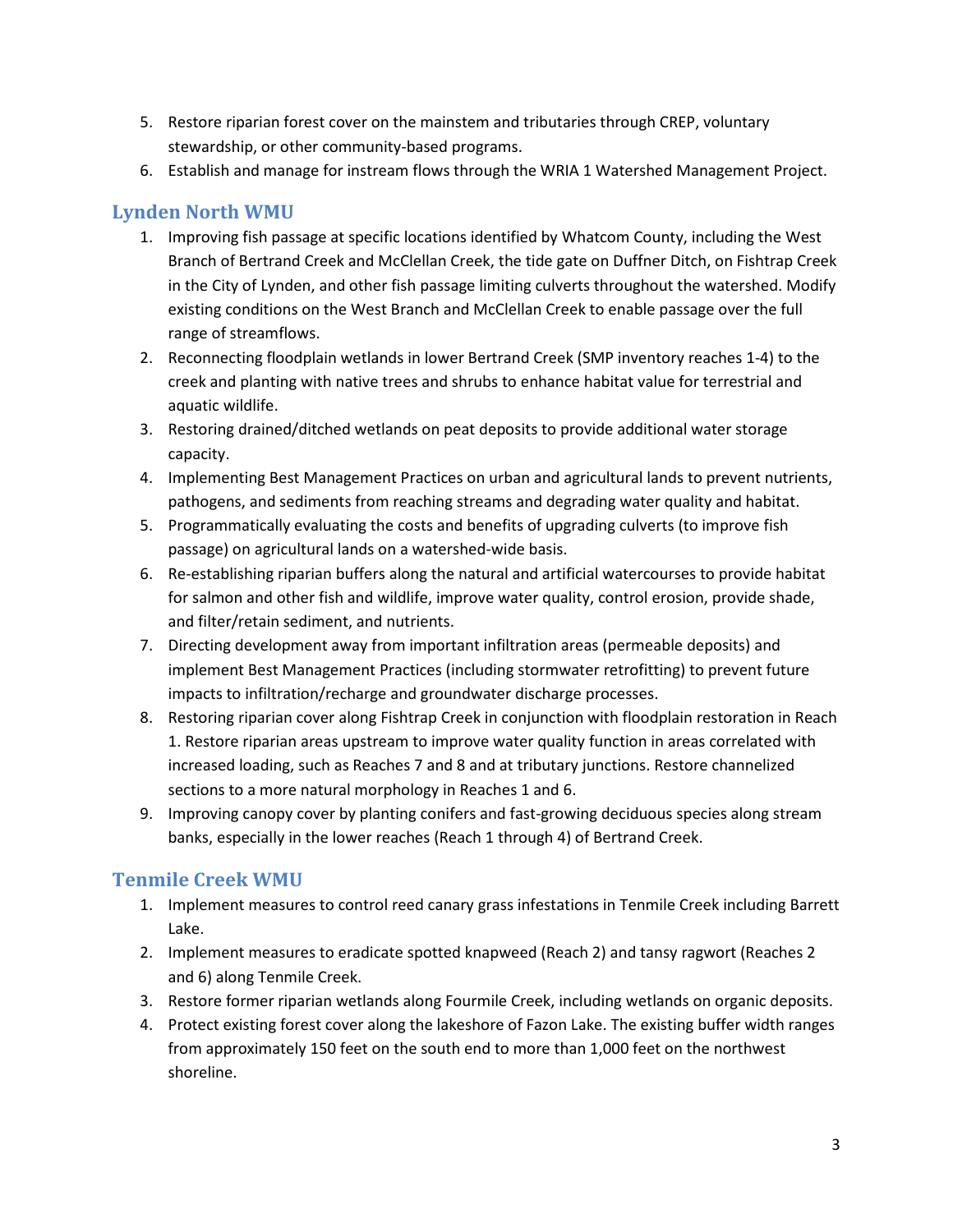- 5. Plant conifers and fast-growing hardwoods throughout the riparian zones on lower Tenmile, Deer, and Fourmile creeks, as well as headwater tributaries where cover is lacking, to improve LWD recruitment potential.
- 6. Increase stream sinuosity and floodplain connectivity along Fourmile and Deer Creeks.
- 7. Implement Best Management Practices on urban and agricultural lands to prevent nutrients, pathogens, and sediments from reaching streams and degrading water quality and habitat.
- 8. Protect the alluvial fan near the mouth of Tenmile Creek from encroachment or other disturbance.

## **Nooksack Delta/Silver Creek WMU**

- 1. Restore riverine-tidal blind channel network at Marietta Slough.
- 2. Set back levees on left bank of the river between Slater Road and Ferndale to improve the rearing habitat and passage characteristics of the estuary.
- 3. Restore instream habitat complexity of the mainstem channel.
- 4. Prioritize and implement relevant recommendations from the Bellingham Bay Pilot Project.
- 5. Restore degraded wetlands directly downslope of Ferndale.
- 6. Redesign or remove tide gates to enhance and/or increase the extent of tidal influence and estuarine area. The potential for restoring estuarine and/or tidally influenced areas extends beyond the existing distributary channels into Reach 3 and Reach 4.
- 7. Install LWD to improve channel roughness and habitat heterogeneity.
- 8. Expand public land holdings to include Tennant Lake, the Nooksack River, and the associated floodplain and wetlands in between.

# **COASTAL BASIN WATERSHED MANAGEMENT UNITS (62 opportunities)**

## **Squalicum WMU**

- 1. Restoring former wetlands south and east of Squalicum Lake.
- 2. Improving instream habitat in Squalicum Creek (SMP inventory Reach 3).
- 3. Restore the historic Squalicum Creek floodplain and replanting riparian vegetation along the stream channel.
- 4. Remove creosote pilings, plant native vegetation, and increase salt marsh habitat within the pocket estuary.
- 5. Protect and/or restore estuary habitat, wildlife corridors, and habitat forming processes.
- 6. Minimize bank erosion and downcutting in Squalicum Creek from Meridian Street to the mouth. Increase LWD placement and recruitment opportunities, restore native riparian vegetation, decrease peak flow events, improve stormwater detention, increase use of Low Impact Development techniques in the Squalicum watershed, and implement the 2005 stormwater manual and the Lower Squalicum log jam project.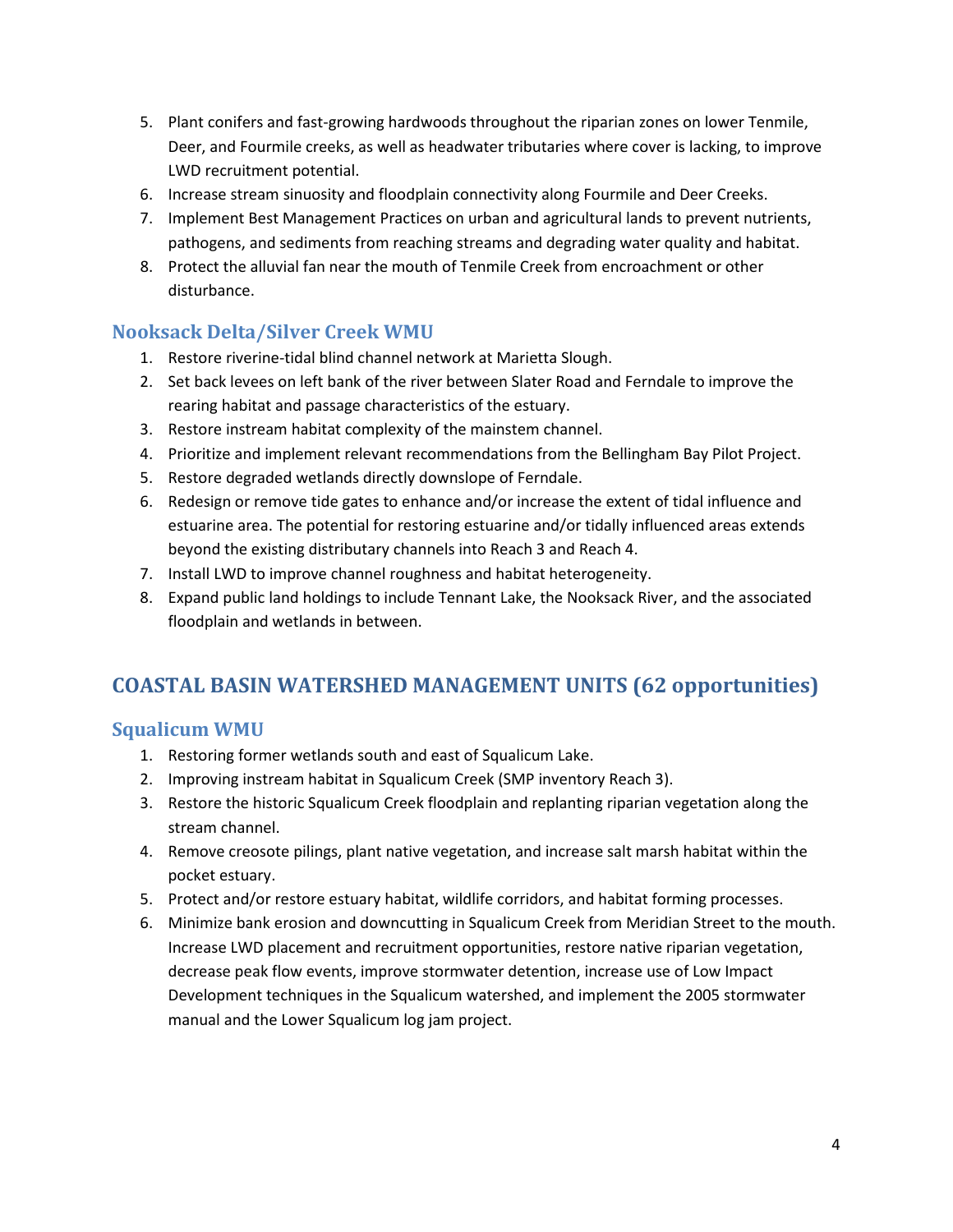## **Lake Whatcom WMU**

- 1. Removing channel-constraining features on the Smith Creek alluvial fan (such actions may require concurrent acquisition of at-risk properties).
- 2. Restoring instream habitat in Anderson Creek if the management of the Middle Fork Diversion changes.
- 3. Restoring wetlands below Mirror Lake and just upstream of the mouth.
- 4. The completely channelized section of Austin Creek flowing through Sudden Valley golf course is also a good candidate for restoration. The intact riparian corridor just upstream should be protected.

## **Bellingham Bay WMU**

- 1. Removing concrete rubble and riprap along the base of bluffs and the derelict (creosoted wood) cement plant pier.
- 2. Restoring the Little Squalicum Creek mouth/estuary and the armored shore around portions of the Mount Baker Plywood area would provide habitat improvements.
- 3. Removing abundant wood debris smothering nearshore sediments along the Cliffside community beach in the northwest portion of the reach.
- 4. Removing wood waste/LWD from backshore marshes where it is likely causing disturbance and reducing primary productivity of coastal wetlands.
- 5. Removing abundant invasive species in the marine riparian area. Feeder bluffs, intact coastal wetlands, and marine riparian vegetation in the Fort Bellingham reach should be protected.
- 6. In the Chuckanut Bay reach, intact coastal wetlands and remaining limited sediment sources for bay beaches should be preserved.

## **Lummi Bay WMU**

- 1. Remove the sediment accreted north of the Conoco-Phillips pier base and bypass it to the south. This would entail removing sediment from the backshore and leaving the berm intact, thereby creating a new coastal wetland as well. A second bypass option would be at the entrance channel of the Sandy Point basin. Filling this entrance channel will allow net shore-drift to continue south and restore accretion processes at Sandy Point. Bluff sediment sources could be reconnected in other bulkheaded areas in the reach.
- 2. Enhance or create marine riparian vegetation/dune habitat along Neptune Beach and the nobank portions of the reach.
- 3. Remove unnecessary bulkheads to restore upper beach and backshore habitat in the Sandy Point Basin reach.
- 4. Protect the function of the up-drift feeder bluff segments and the remaining coastal wetland near Neptune Beach.
- 5. Create riparian buffer/dune habitat to provide habitat and flood control benefits.
- 6. Restore marsh habitat by removing fill in undeveloped uplands.
- 7. Remove some of the numerous creosote soldier pile bulkheads and pilings along Lummi Flats and Sandy Point Basin reaches.
- 8. Protect fair-condition nearshore habitat on the north side of the South Cape area.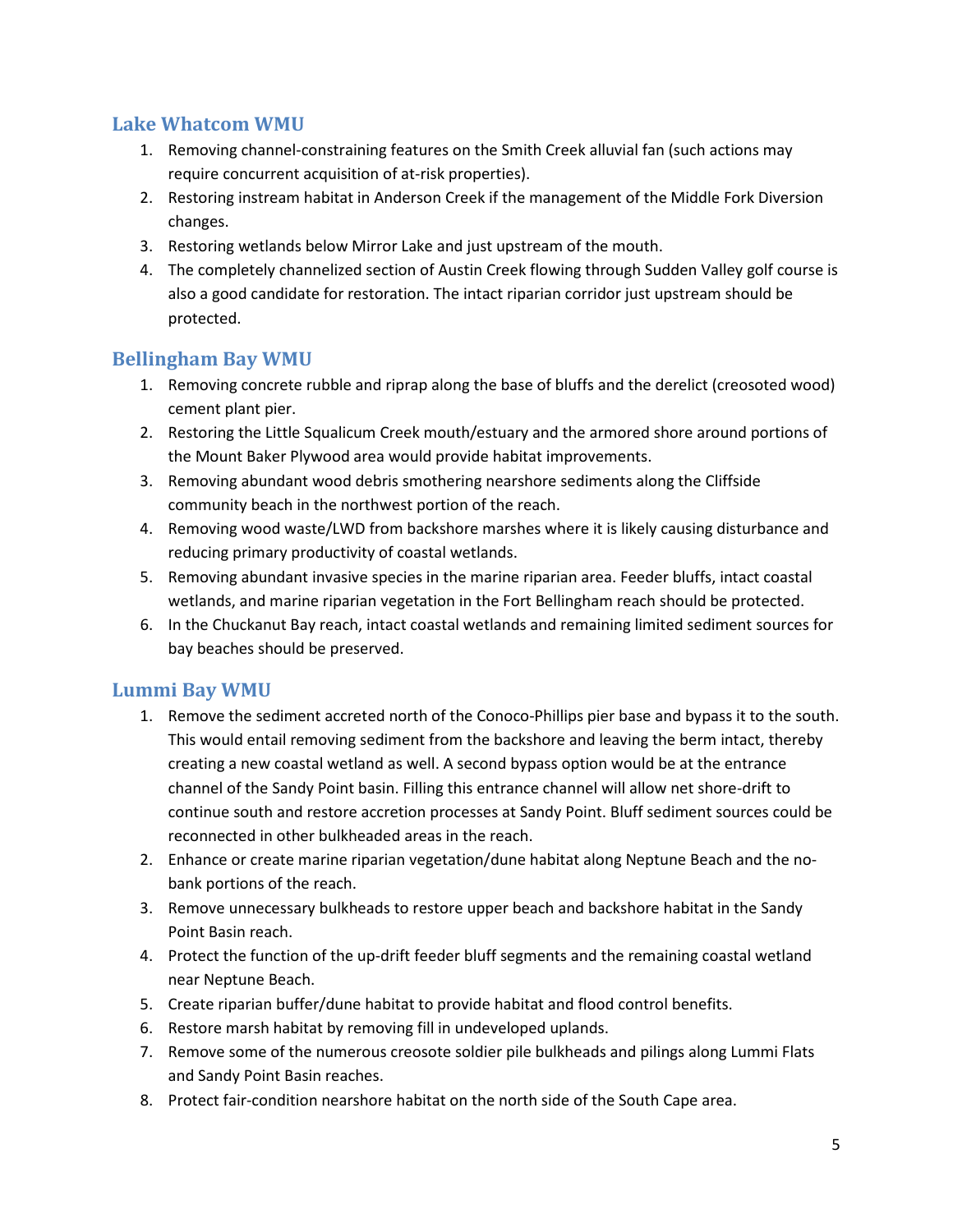- 9. Pull back the dike and recreate a more natural upper foreshore on the West Lummi Bay reach.
- 10. In the Lummi Flats reach, remove extensive dikes and tide gates across the river delta to restore tidal inundation and improve fish habitat.
- 11. Prevent further infilling of coastal wetlands and marsh, including preventing the construction of additional impervious surfaces.
- 12. Within the Gooseberry Point reach, restoration opportunities include removing sediment impoundments (bulkheads) and alongshore drift impediments such as the failed concrete and rock bulkhead located approximately 0.7 mile north of Gooseberry Point. Additionally, broken concrete bulkhead sections could be removed from the foreshore, primarily north of Gooseberry Point and near the tip and south shore of the point.
- 13. Protect the feeder bluffs of the Lummi Peninsula.

#### **Birch Bay WMU**

- 1. Restoring historic wetlands, particularly in Semiahmoo and Birch Bay, to provide areas for nutrient retention and removal.
- 2. Enhancing existing wetlands through planting to improve habitat conditions for wetlandassociated wildlife.
- 3. Protect the off-channel habitat at the upper end Reach 1 of Terrell Creek from future encroachment and channelization.
- 4. Restoring and enhancing riparian wetlands within the Birch Bay and Fingalson Creek drainages.
- 5. Enhance the monotypic plant communities in the wetlands associated with Terrell Creek at Birch Bay State Park.
- 6. Removing bulkheads and other nearshore structures in the Birch Bay and Cherry Point reaches that are known to impede alongshore movement of sediment and negatively affect adjacent beaches.
- 7. Protect sediment sources that supply large accretionary beaches and marshes, such as Semiahmoo Spit, Birch Bay, and the Gulf Road pocket estuary.
- 8. Remove old and failing structures, possibly in conjunction with large-scale beach nourishment in the Birch Bay reach. This would include removing groins and bulkheads along Birch Bay Drive to restore upper beach and backshore habitats.
- 9. Restore historic marsh areas where possible and create a riparian buffer along the Birch Bay shore.
- 10. Remove bulkheads, including unauthorized bulkheads, between Birch Bay State Park and Point Whitehorn.
- 11. Restore littoral processes in the Cherry Point reach by re-introducing impounded sediment on the north side of the pier base fills, and excavating and bypassing the accreted sediment south of the two southern industrial piers at Cherry Point (which could also create coastal wetlands in the backshore). When and if the marina entrance channel at Sandy Point is dredged, sediment could be bypassed to the south.

## **Drayton Harbor WMU**

1. Restore wetlands and riparian areas associated with the California Creek through planting.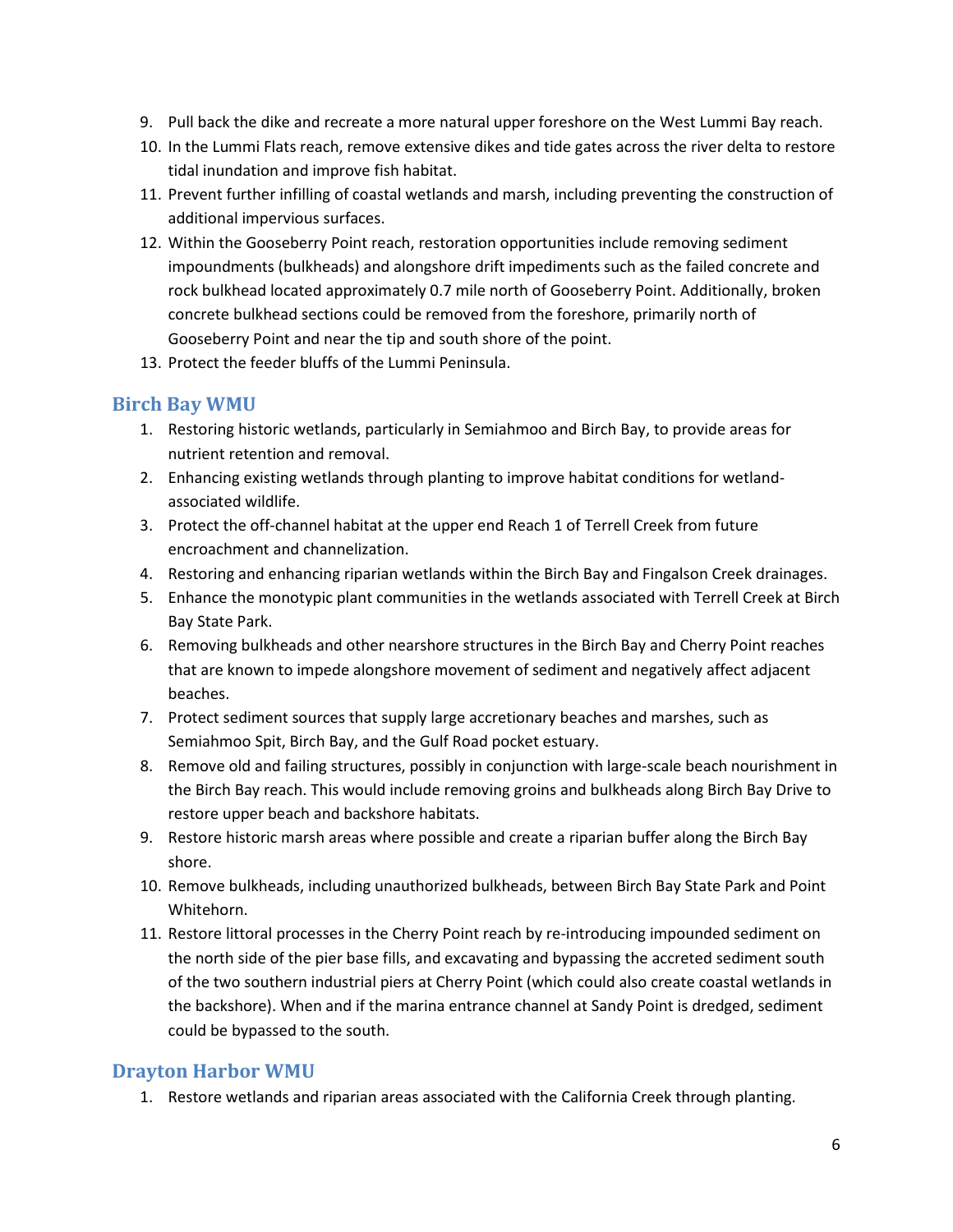- 2. Restore riparian vegetation along California Creek, focusing on Reaches 2, 5 and 8.
- 3. Restore riparian vegetation along Reaches 5 and 7 of Dakota Creek.
- 4. Protect existing forest cover, particularly conifer stands such as those found in Reach 8 of Dakota Creek, to ensure long-term LWD recruitment potential.
- 5. Improve instream habitat conditions in Dakota and California Creeks by creating additional offchannel estuarine and tidal habitat in the lower reaches.
- 6. Investigate and address the potential barrier at Loomis Trail Road between the stream (California Creek) and an associated wetland. Reconnect the wetland to improve hydrology, storage potential, and habitat access.
- 7. Install LWD in both streams to rectify problems of low quality pool and riffle habitat. Reach 5 of California Creek appears to provide the best opportunity for combined channel realignment, offchannel habitat creation, riparian planting, and in-stream structure placement.
- 8. Remove creosote pilings including soldier pile bulkheads at a degraded soldier pile bulkhead (scoured away on landward side) located northwest of Dakota Creek, and at creosote piles located near the Semiahmoo Spit marina (in the City of Blaine).
- 9. Modify the California Creek causeway.
- 10. Restore marine riparian vegetation in areas devoid of overhanging vegetation.
- 11. Removing unnecessary bulkheads, and debris in intertidal areas.

## **Portage Island and Lummi Peninsula WMU**

1. Relocating Lummi Shore Road to reduce sediment impoundment.

## **Lummi/Eliza Island WMU**

- 1. Conserving remaining feeder bluff sources would contribute to protection of beach habitats.
- 2. Areas with over-water structures adjacent to the ferry terminal should be investigated for potential mitigation of shading and disturbance due to ferry operations adjacent to forage fish spawning areas.
- 3. The area immediately east of Village Point would benefit from removal of relict structures in backshore/marsh environments with marsh restoration. The road setback in this area is nonexistent, as the beach has eroded and a seawall was constructed in a portion of the area by Whatcom County in recent years.
- 4. Removal of a failed solid fill pier, large rock groin, concrete debris and derelict piles in the western portion of Legoe Bay would benefit the nearshore.
- 5. Derelict piles (likely creosoted) could also be removed from eastern Legoe Bay.
- 6. There is significant room for habitat enhancement at Lummi Point on the northeast part of the island. Any bulkheads that are not necessary for protection of houses could be scaled back or moved landward where possible and picnic structures over what would be active beach could be removed, particularly on the east end of the spit. Also riparian planting could be enhanced.

## **Point Roberts**

1. One opportunity exists in the County seawall area where an outfall crosses the beach near the end of Elm Street. It is not known if the water receives any treatment, and this should be